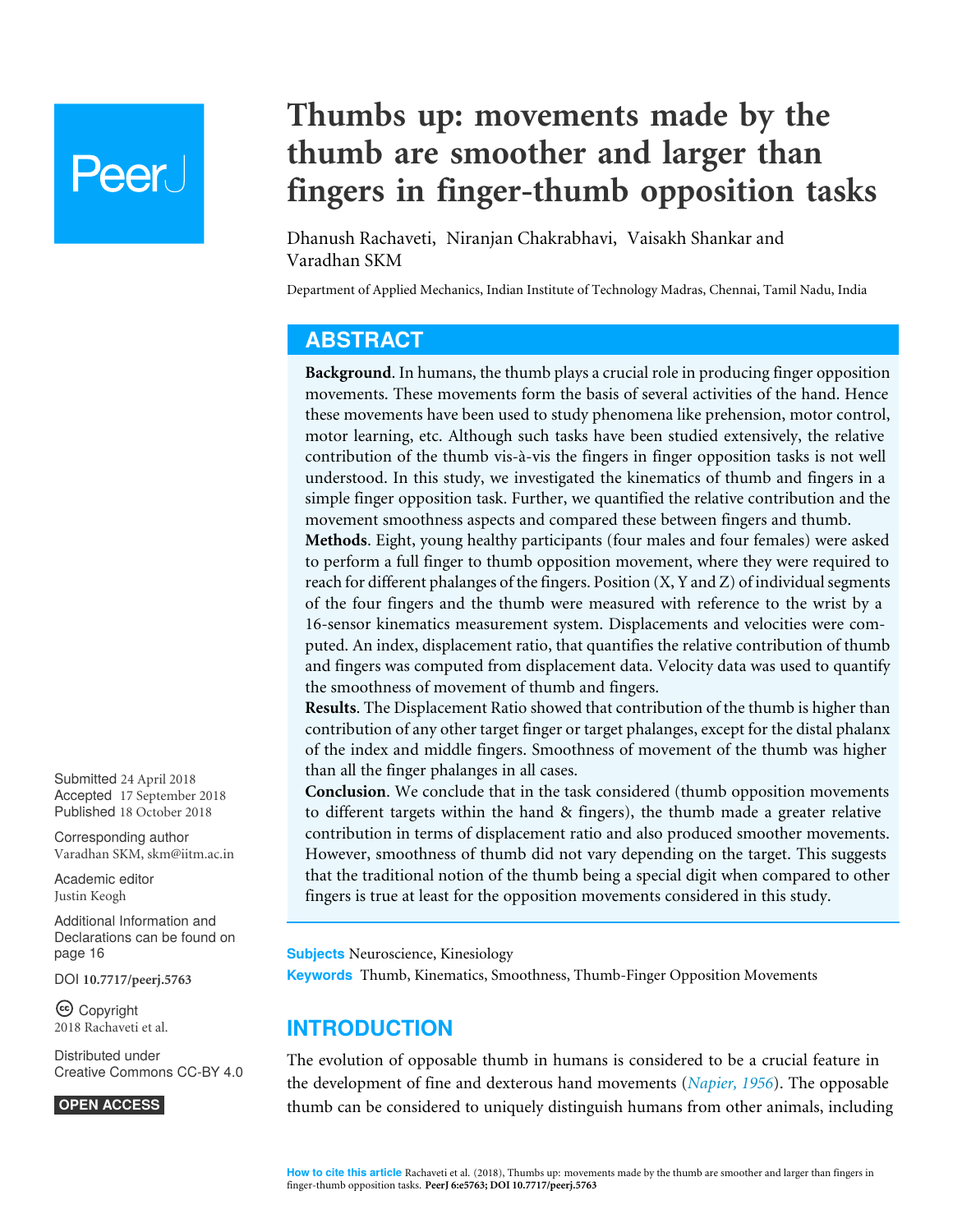non-human primates. Thumbs in non-human primates are diminutive with the absence of complete opposition movements. It has been reported that thumbs in non-human primates are often used for clubbing and throwing stones (*Young, 2003*). So, it is possible to argue that the evolution of thumb in humans has enabled them to produce full finger opposition movements. This probably helps humans perform daily activities that require fine and precise control (*Signori et al., 2017*). Such activities include gripping of a spoon (precision grip), holding a bottle (power grip), etc. Because of all these reasons, studies of finger opposition movements are frequently used in addressing problems related to central nervous system (CNS) strategy in prehension, cognition, motor control and motor learning.

Several studies in the field of prehension have focused on understanding how finger forces are controlled and how the forces are coordinated with each other to perform the act of grasping. Modalities such as a change in equilibrium of the object, prevention of slip etc., are among some of the approaches used in these studies (*Zatsiorsky & Latash, 2004*; *Zatsiorsky & Latash, 2008*; *Pataky et al., 2013*; *Martin, Latash & Zatsiorsky, 2011*; *Park et al., 2012*; *Slota, Latash & Zatsiorsky, 2012*). One study addressed the question of how the thumb and the other fingers produce both opposition movements and parallel movements in a five-finger pressing task (*Olafsdottir, Zatsiorsky & Latash, 2005*). The main result from that study was that the thumb could be considered as a fifth finger, at least from the viewpoint of multi-finger interaction. Using kinematics, several studies have documented the changes in hand postures based on the shape and contours of objects (*Santello & Soechting, 2000*; *Santello, Flanders & Soechting, 1998*). A different study has demonstrated that there were task (object) specific changes in hand shaping before grasping (*Santello & Soechting, 1998*). These studies have focused on overall hand function rather than thumb–finger opposition.

In the field of cognitive learning, several studies have used finger opposition movements to investigate the role of phenomena such as memory consolidation (*Karni et al., 1995*; *Karni, 1996*), representations (*Rozanov, Keren & Karni, 2010*) and sleep patterns (*Doyon et al., 2009*) in learning. Some of these studies focused on the timing or temporal task outcomes such as reaction time, movement time, etc. (*Friedman & Korman, 2012*; *Friedman & Korman, 2016*). In the field of motor control and learning, some studies have reported the role of finger movements in studying the phenomenon of co-articulation (fluency). These studies were on American sign language (*Jerde, Soechting & Flanders, 2003*), handwriting (*Wright, 1993*), piano playing (*Winges et al., 2013*) and typing (*Flanders & Soechting, 1992*) where context specific learning (co-articulation) was quantified. One study (*Signori et al., 2017*) has attempted to quantify the finger opposition movements as an assessment of health in participants by calculating the movement rate, touch time when thumb tip opposes fingertips.

Within the field of motor learning, it has been observed that characteristics of movements change with practice—both in spatial and temporal domains (*Sosnik et al., 2004*). A hallmark of well-trained movement is that, their trajectories are continuous, smooth (*Balasubramanian, Melendez-Calderon & Burdet, 2012*; *Krylow & Rymer, 1997*) and has minimal jerk (*Flash & Hogan, 1985*; *Hogan & Sternad, 2009*). These features have also been used to distinguish novices from experts (*Karni et al., 1995*; *Karni, 1996*;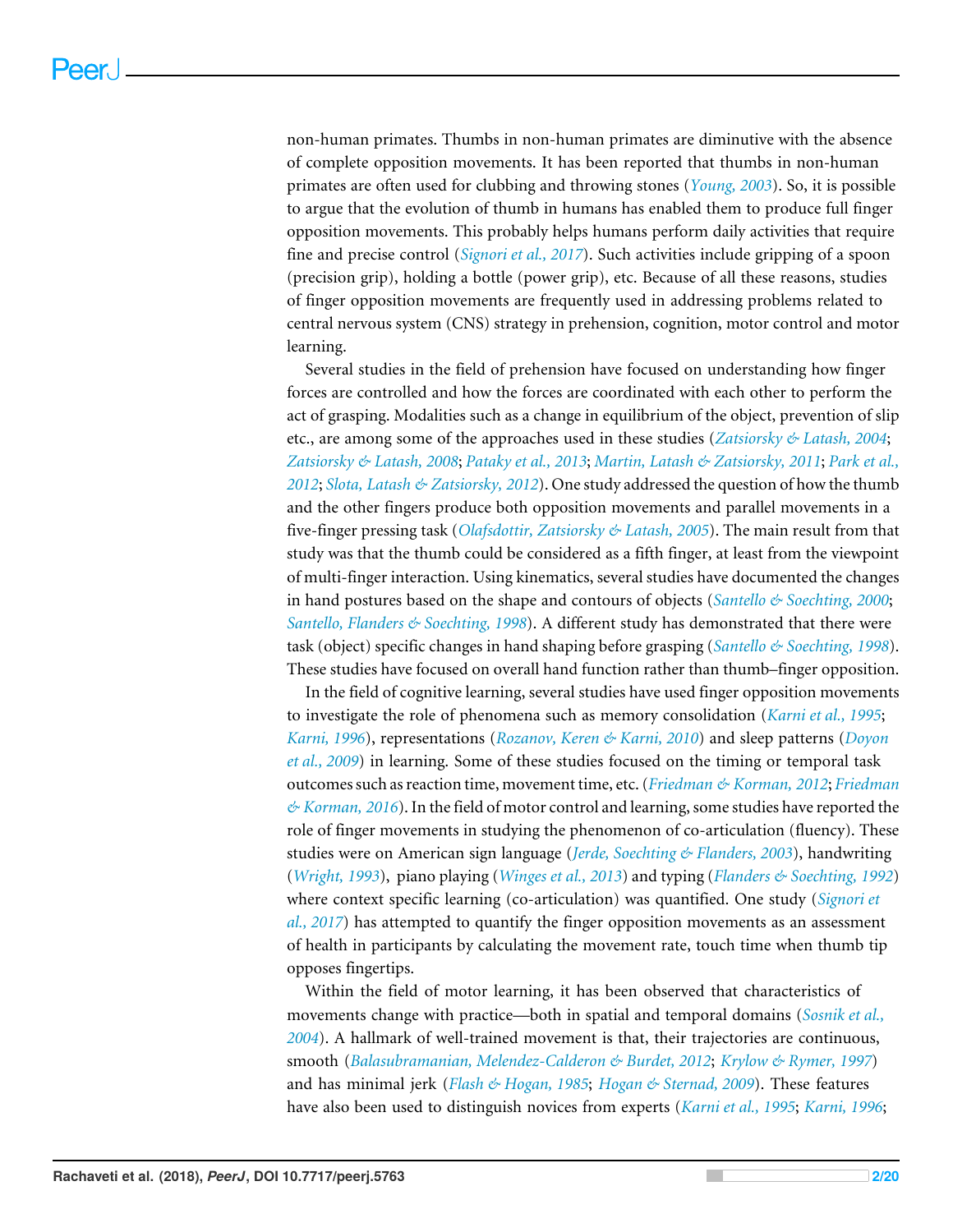*Karni et al., 1998*). Hence, although finger opposition movements have been used as a tool to study different phenomena in different areas of research, the question of how exactly the thumb moves to different finger phalanges remains unexplored. We believe that it is essential to investigate the characteristics of movements made by the thumb to reach different target positions on hand, i.e., on all digits (Index, Middle, Ring and Little) and on all phalanges (Distal, middle and proximal). Reaching to different finger phalanges/joints is used in some cultures to count. For example, in India, several communities teach children to count using the MCP/PIP/DIP joints of various fingers representing different digits (numbers). In this counting approach, the joints in right hand represent units ( $\times 10^{0}$ ) and the joints in left hand represent tens  $(\times 10^{1})$ . Note that, in this approach, the PIP of middle and ring fingers are not used to count. A similar approach is used in counting tones/notes for traditional south Indian music (Carnatic music).

In the current study, we examine the relative contribution of the fingers to the opposition movement of thumb. Further, we performed detailed analysis to understand how movement smoothness varies in the fingers and thumb during the opposition movements. Two hypotheses were framed and tested. The first hypothesis was that the thumb and fingers would contribute approximately equally when trying to reach a distant target (such as the distal phalanx of the little finger) but the contribution of thumb would be higher in reaching a nearer target (such as the distal phalanx of the index finger). The second Hypothesis was that between the two effectors that reach for each other (say a finger phalanx and thumb), movements of the effector that contributes more would be smoother than movements of the effector that contributes less. i.e., if the thumb's relative contribution when compared with the finger is greater, then the thumb will also produce smoother movements.

# **MATERIALS AND METHODS**

#### **Participants**

Eight healthy, right hand dominant participants (four males & four females (mean  $\pm$  standard deviation Age: 24.8  $\pm$  2.6 yrs., Height: 166.5  $\pm$  7.0 cm, Weight:  $(63.2 \pm 9.5 \text{ kg})$ ) volunteered for the study. The participants had no history of any neuromotor disorder or trauma to the hand or fingers. Their handedness was determined using the Edinburgh handedness inventory (*Oldfield, 1971*). All participants provided written informed consent before participating in the experiment. All experimental procedures were approved by institutional ethics committee of IIT Madras (IEC/2018/01/SKM-2/03)

# **Experimental setup**

In this experiment, participants were instructed to place their hand supinated on a height adjustable chair—table setup with fingers abducted comfortably in the rest position as seen in Fig. 1. An electromagnetic tracking system (Liberty; Polhemus, Inc., Colchester, VT, USA.) consisting of 16 micro sensors were used to collect kinematic information  $(X, Y, Z)$ of the hand.

This complete 16 sensor system provided one sensor for each phalanx on fingers and thumb (5  $\times$  3) and one reference sensor (15 + 1 = 16 sensors). These sensors have a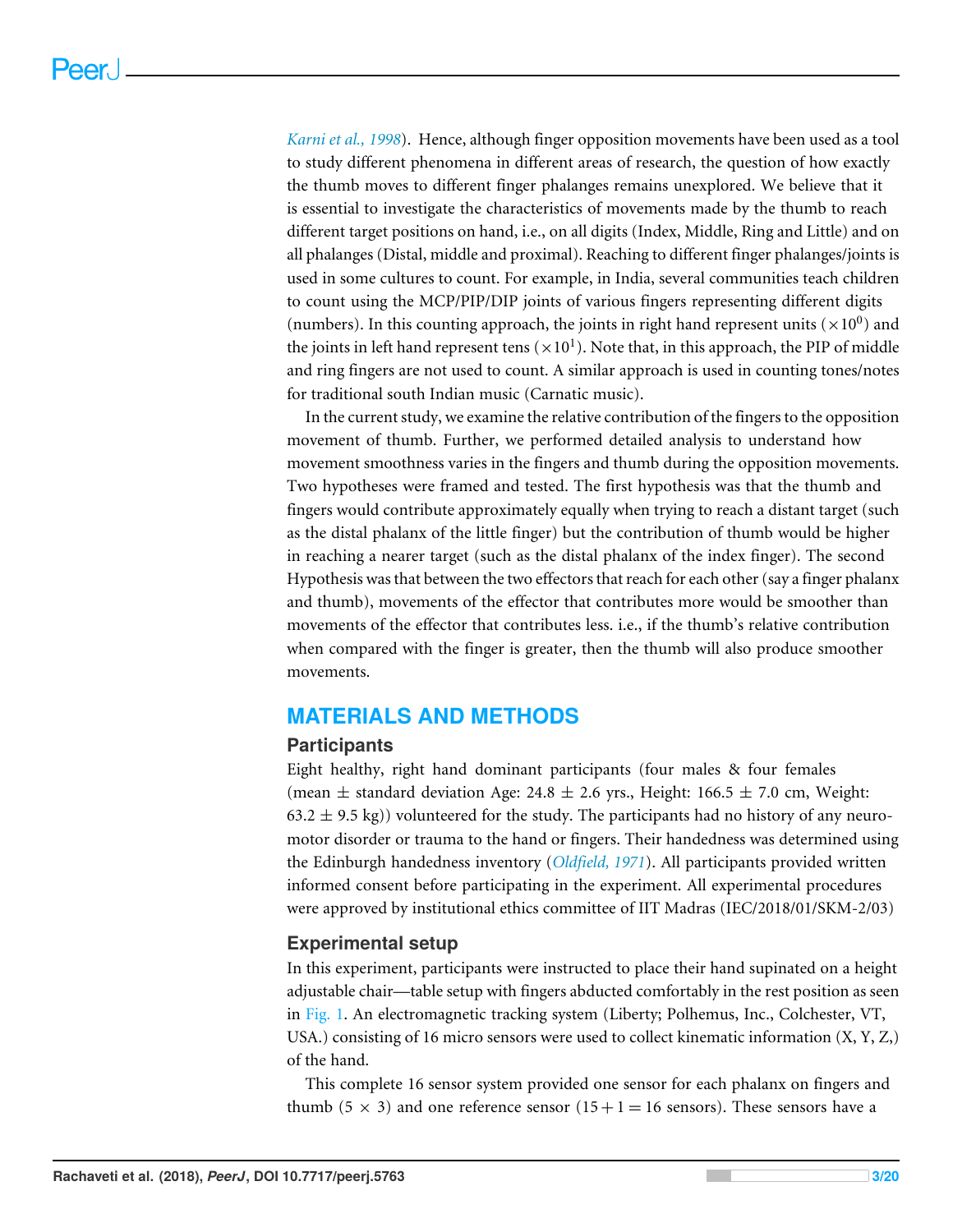



diameter of 1.8 mm, resolution of 1.27  $\mu$ m and 0.0004 deg, static accuracy of 0.76 mm for position and 0.15 deg for orientation. All of these sensors were placed on the dorsal surface of the fingers and thumb. The reference sensor was placed on the dorsal wrist.

A customized LabVIEW program was written for user interface and data was collected at 100 Hz. A standard 4 –inch source transmitter (Polhemus, Inc.) was used to define the lab co-ordinate system. The participant's hand was placed on the wooden table approximately at  $X = 9$  cm,  $Y = 6$  cm,  $Z = 11$  cm from the transmitter throughout the experiment. Figure 1 illustrates the experimental setup.

#### **Experimental task**

Participants were instructed to make an opposition movement with the tip of the thumb and finger phalanx moving towards each other. Such thumb to phalanx opposition movements are used in some cultures to count and in approaches involving hand (or glove) based text input to computers. In this experiment, participants were required reach to the target finger phalanx by making thumb-finger opposition movement of their hand. The target phalanx was highlighted on the screen. They were asked to start the movement once they hear a beep sound. They were asked to perform this task at a comfortable speed.

#### **Experimental protocol**

Movement of thumb towards a specific finger phalanx constituted a task, resulting in 12 tasks (four fingers  $\times$  three phalanges). Each task was repeated 15 times, each repetition was considered as a trial. The tasks were presented to the participants in a random fashion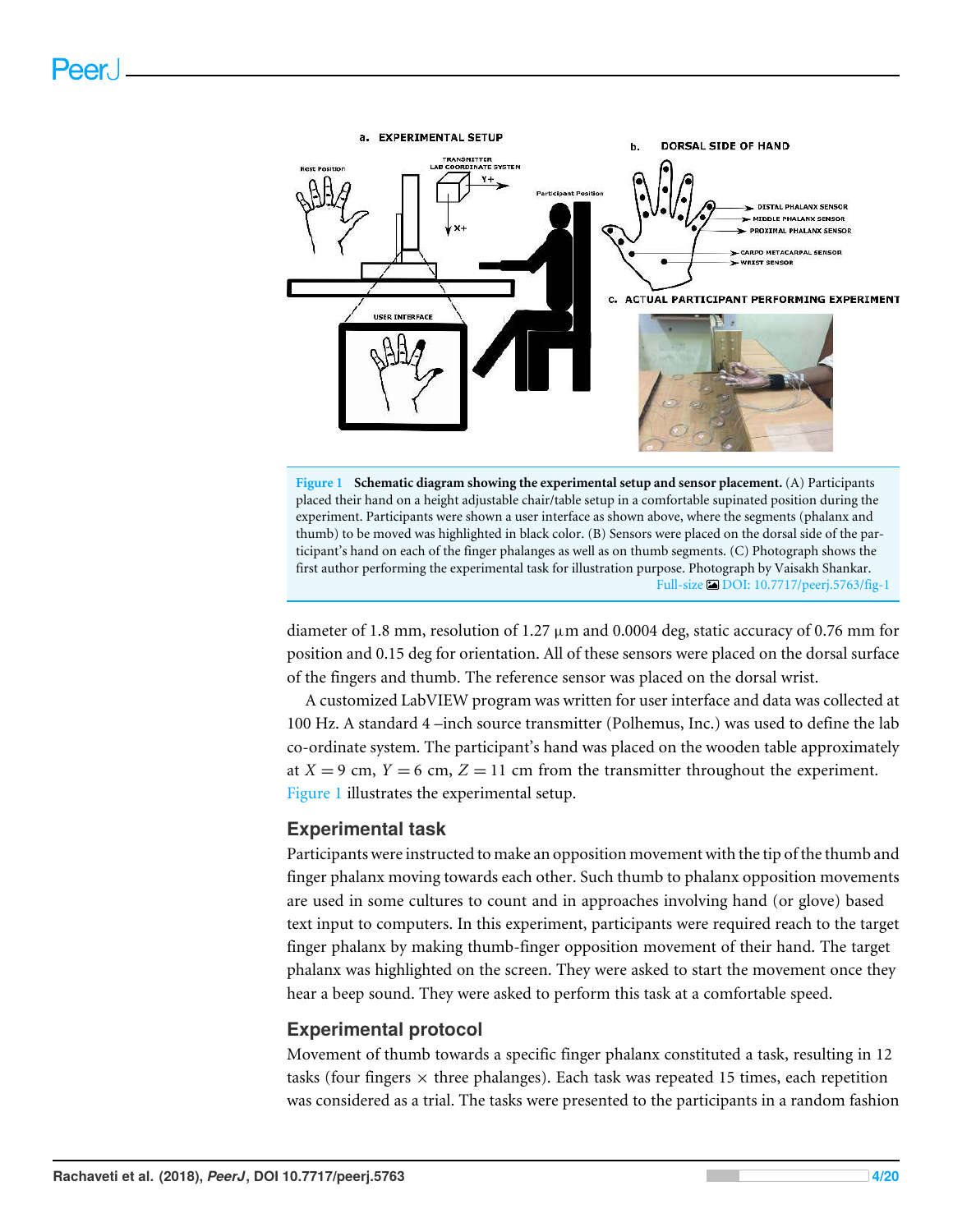(block randomized i.e., task was not selected essentially in a sequential manner from index to little finger or from distal to proximal phalanx but randomly), from the pool of 12 tasks. Each trial lasted 3 secs. Each participant performed 180 trials (12 targets  $\times$  15 trials). One of the experimenters monitored the movement of the thumb and the fingers, if the thumb did not touch the instructed phalanx, trial was repeated. In total, about 4% of the trials were repeated. Each trial consisted of movements of effectors (thumb and finger phalanges) toward each other (onward movements) and movements away from each other. For the purpose of this study, only onward movements were analysed further.

#### **Data analysis**

Raw data was filtered at 5 Hz using by using second order, zero-lag low-pass Butterworth filter. Filtered data was used to calculate the resultant displacement RD, velocity RV was computed using five-point stencil method (*Abramowitz & Stegun*, 1965). These measurements were made with respect to hand coordinate frame (i.e., with respect to reference sensor placed on the wrist). Separate calculation was performed for thumb and a finger phalanx in a given task. For example, in task 1, RD and RV was calculated separately for thumb and distal phalanx of index finger.

$$
RD = \sqrt{(x - x_0)^2 + (y - y_0)^2 + (z - z_0)^2}
$$

Where  $x_0$ ,  $y_0$  and  $z_0$  are initial displacement measurements in rest position.

$$
RV = \sqrt{\left(\frac{d(x-x_0)}{dt}\right)^2 + \left(\frac{d(y-y_0)}{dt}\right)^2 + \left(\frac{d(z-z_0)}{dt}\right)^2}
$$

Onset of movement was determined as the first time when the 5% of maximum velocity was crossed. Traversing back in time in velocity profile from peak velocity, we determine the time point at which velocity becomes less than 5% of the peak velocity. The successive time point (forward in time) was denoted as the onset of movement. End of the movement was determined as the first-time when the velocity goes below 5% of maximum velocity. This value was determined by traversing forward in time from the point of peak velocity and the last point in the velocity profile in which velocity remains above 5% of the peak velocity was considered as end of movement. In the few cases in which this algorithm detected a spurious movement, a manual method combined with a slightly different algorithm was used to identify the onset and end of movement (please see the algorithm attached as supplementary material). We computed thumb and finger displacements as follows

# *thumb displacement* =  $RD<sub>T</sub>$  (*end of movement*) −  $RD<sub>T</sub>$  (*onset of movement*) *finger displacement* =  $RD_F$  (*end of movement*) −  $RD_F$  (*onset of movement*)

where  $RD_T$  and  $RD_F$  are resultant displacement of thumb and finger.

#### **Displacement ratio (D)**

The amount of displacement produced by finger phalanges and thumb in an opposition movement was considered for further analysis. The ratio of absolute value of thumb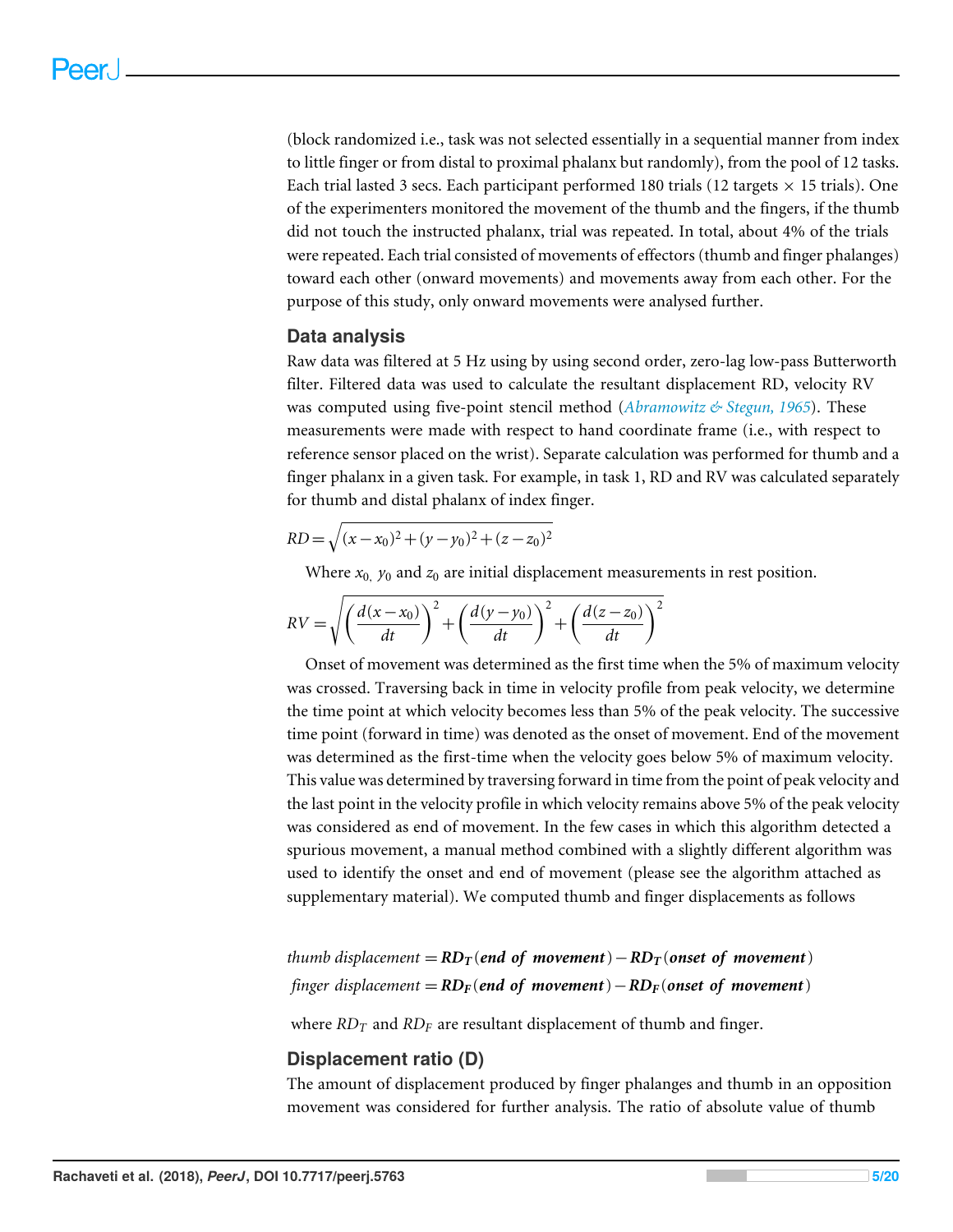displacement to the total absolute displacement of thumb and the finger phalanx was defined as Displacement ratio of thumb  $(D_T)$ . Similarly, the ratio of absolute displacement of finger phalanx to the total absolute displacement of thumb and finger was termed as Displacement ratio of the Finger phalanx (*D<sup>F</sup>* ).

$$
D_T = \frac{thumb\ displacement}{(thumb\ displacement) + (finger\ displacement)}
$$

$$
D_F = \frac{finger\ displacement}{(thumb\ displacement) + (finger\ displacement)}.
$$

Both these indices, were limited by  $0$  to  $+1$ . Therefore, for statistical comparison, fisher's Z-transform was performed on these indices.

$$
Z_{D\_T} = 0.5 * \ln\left(\frac{1+D_T}{1-D_T}\right)
$$

$$
Z_{D\_F} = 0.5 * \ln\left(\frac{1+D_F}{1-D_F}\right).
$$

#### **Smoothness measure**

The Velocity profile obtained from onward movement segment was used to determine the movement smoothness of each finger segment and thumb distal segment. For this, a method discussed in *Balasubramanian, Melendez-Calderon & Burdet (2012)* was used, where velocity profile of the movement was transformed to Fourier magnitude spectrum. Then the arc length (length along a curve) was calculated for the amplitude and frequency normalized magnitude spectrum. The negative value of this arc length was termed as spectral arc length (SAL) and it reduces (lesser negative value) with increase in movement smoothness or vice-versa.

#### **Statistics**

Two-way repeated measures ANOVA was performed with target (instructed) fingers (4 Levels: Index, Middle, Ring and Little)  $\times$  target (instructed) phalanx (3 Levels: Distal, middle and proximal phalanx) as factors for displacement and smoothness measure. One-way repeated measures ANOVA was performed on displacement ratio data separately for each task (twelve such ANOVAs). Each of these ANOVA had factor moving effector (2 levels: Thumb and finger phalanx). In all cases, data were checked for violations of sphericity and the Huynh-Feldt (H-F) criterion was used adjust the number of degrees of freedom where required.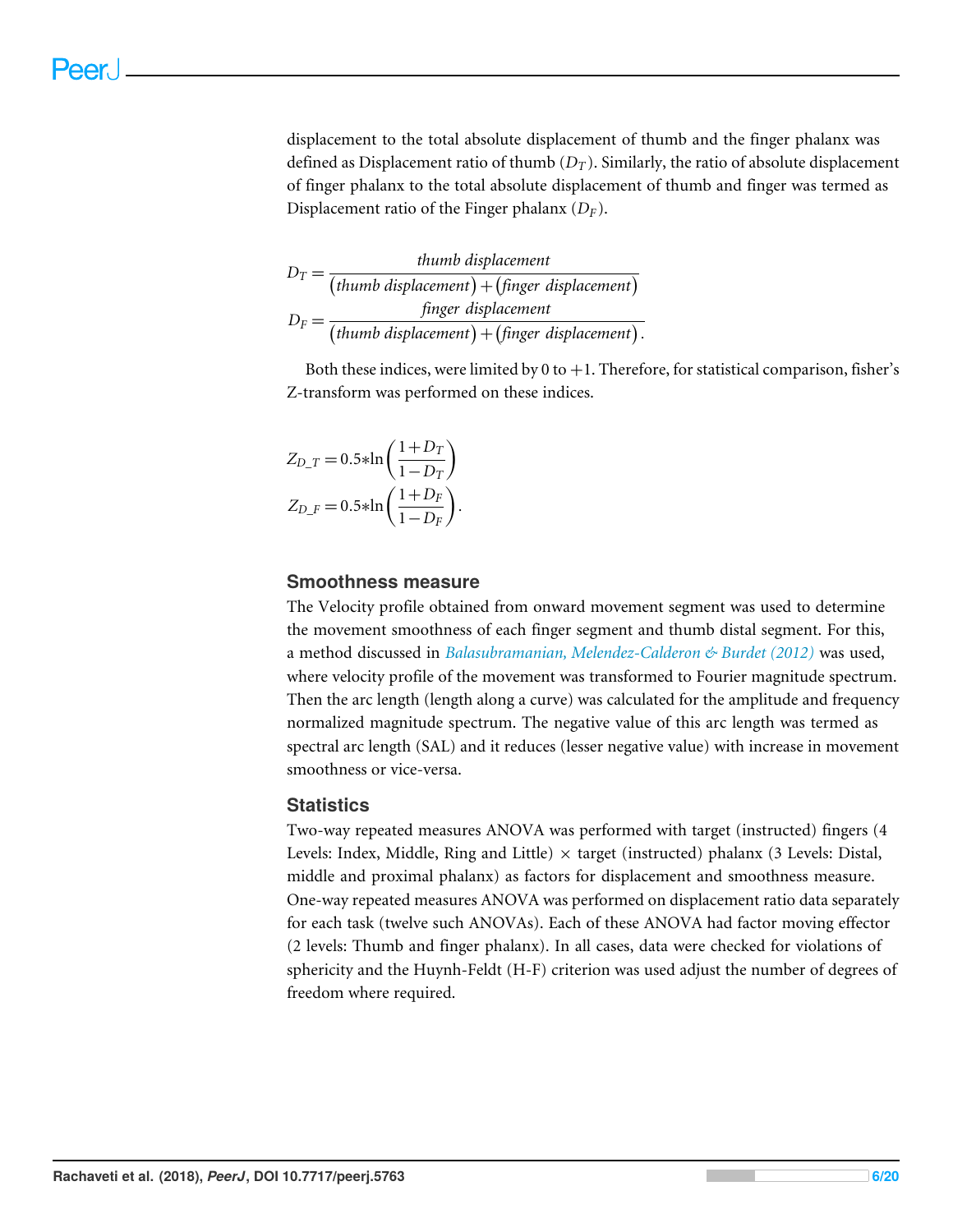

**Figure 2 Displacement profile of thumb and finger.** Representative data from a single participant showing displacement profile for movement of thumb towards target finger phalanx. Data was segregated using onset and end of movement times and was interpolated to 100 time points. Each section from (A–L) represents different target finger and phalanx positions. Dashed lines represent thumb displacement, while solid lines represent finger displacement. (A) Index finger: distal phalanx; (B) index finger: middle phalanx; (C) index finger: proximal phalanx; (D) middle finger: distal phalanx; (E) middle finger: middle phalanx; (F) middle finger: proximal phalanx; (G) ring finger: distal phalanx; (H) ring finger: middle phalanx; (I) ring finger: proximal phalanx; (J) little finger: distal phalanx; (K) little finger: middle phalanx; (L) little finger, proximal phalanx.

Full-size DOI: 10.7717/peerj.5763/fig-2

# **RESULTS**

#### **Task performance**

Participants moved target finger phalanx and thumb towards each other until they touched. The displacement and velocity profiles of the thumb and finger phalanges are presented in Figs. 2 and 3. The velocity profile of target finger phalanx had more undulations in the profile when compared to the velocity profile of the thumb.

#### Effect of target fingers on  $D_F$  and  $D_T$

The effects of target fingers on  $Z_{D_F}$  ( $F_{(3.57,24,99)} = 37.17; p < 0.001$ ) and on  $Z_{D_T}$  $(F_{(2.58,18.06)} = 20.60; p < 0.001)$  were significant according to two way repeated measures ANOVA. Post-hoc pairwise comparisons on  $Z_{D_F}$  ( $D_F$ ) (mean of *z*-transformed ratio (mean of actual ratio)) for target fingers showed that there was significant decrease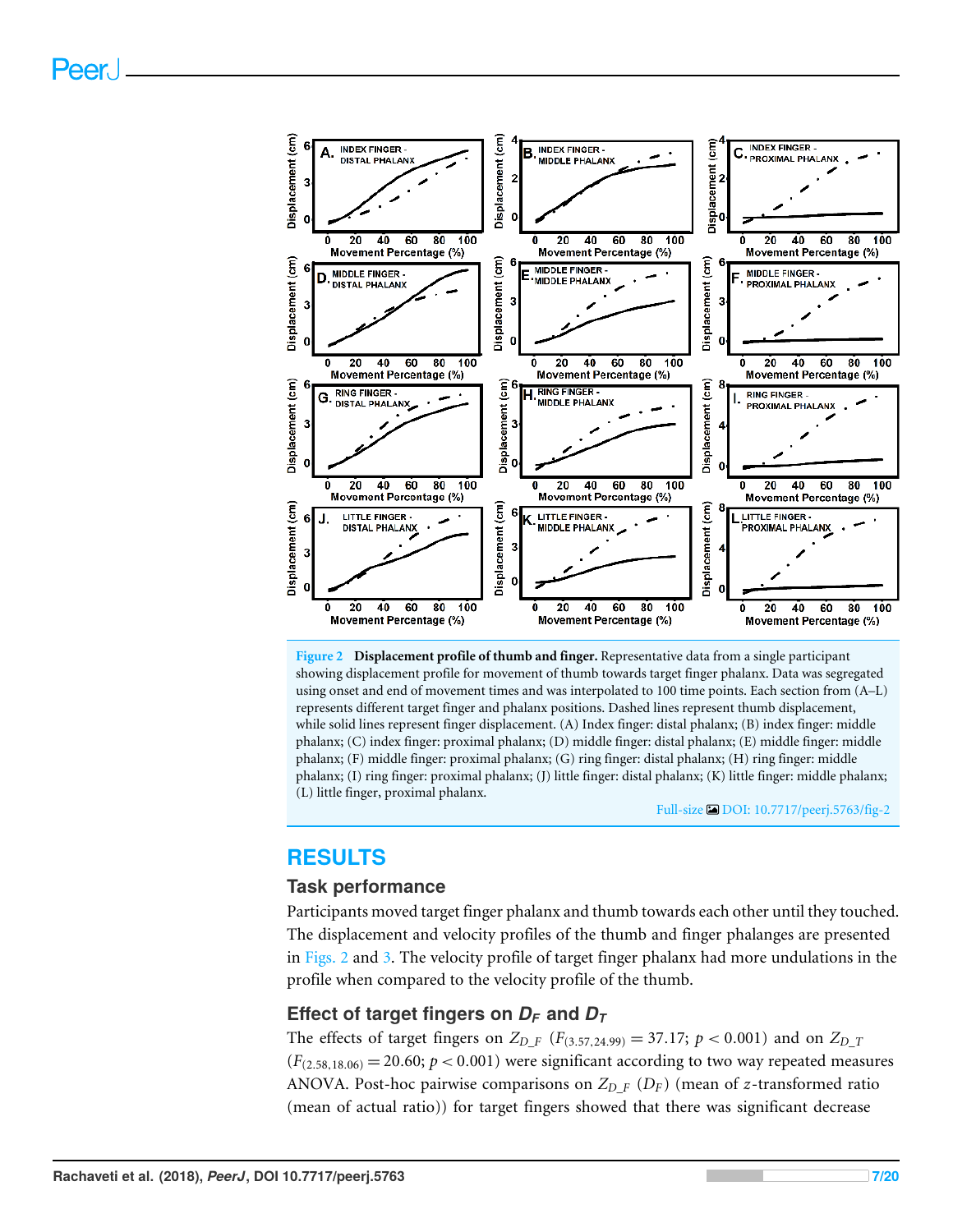



Full-size DOI: 10.7717/peerj.5763/fig-3

 $(p < 0.01)$ , when the position of the target finger was considered to change in the order from index (0.37(0.34)) to little finger (0.21(0.20)). Similarly, post-hoc test on  $Z_D$  *T* ( $D_T$ ) (mean of *z*-transformed ratio (mean of actual ratio)) for target fingers showed that there was significant increase ( $p < 0.01$ ), when the position of the target finger was considered to change in the order from index  $(0.87(0.65))$  to little finger  $(1.23(0.79))$ . These findings are illustrated in Fig. 4.

# Effect of target phalanges on  $D_F$  and  $D_T$

The effects of target phalanges on  $Z_{D,F}$  ( $F_{(1,22,8.54)} = 61.01; p < 0.001$ ) and on  $Z_{D\_T}$  $(F_{(1.12,7.84)} = 69.79; p < 0.001)$  were significant according to two-way repeated measures ANOVA. Post-hoc pairwise comparisons showed significant difference  $(p < 0.001)$  between all three pairs considered (distal vs middle, middle vs proximal, proximal vs distal) for target phalanges on both indices  $Z_{D\_F}$  and  $Z_{D\_T}$ . On an average  $Z_{D\_F}$  ( $D_F$ ) (mean of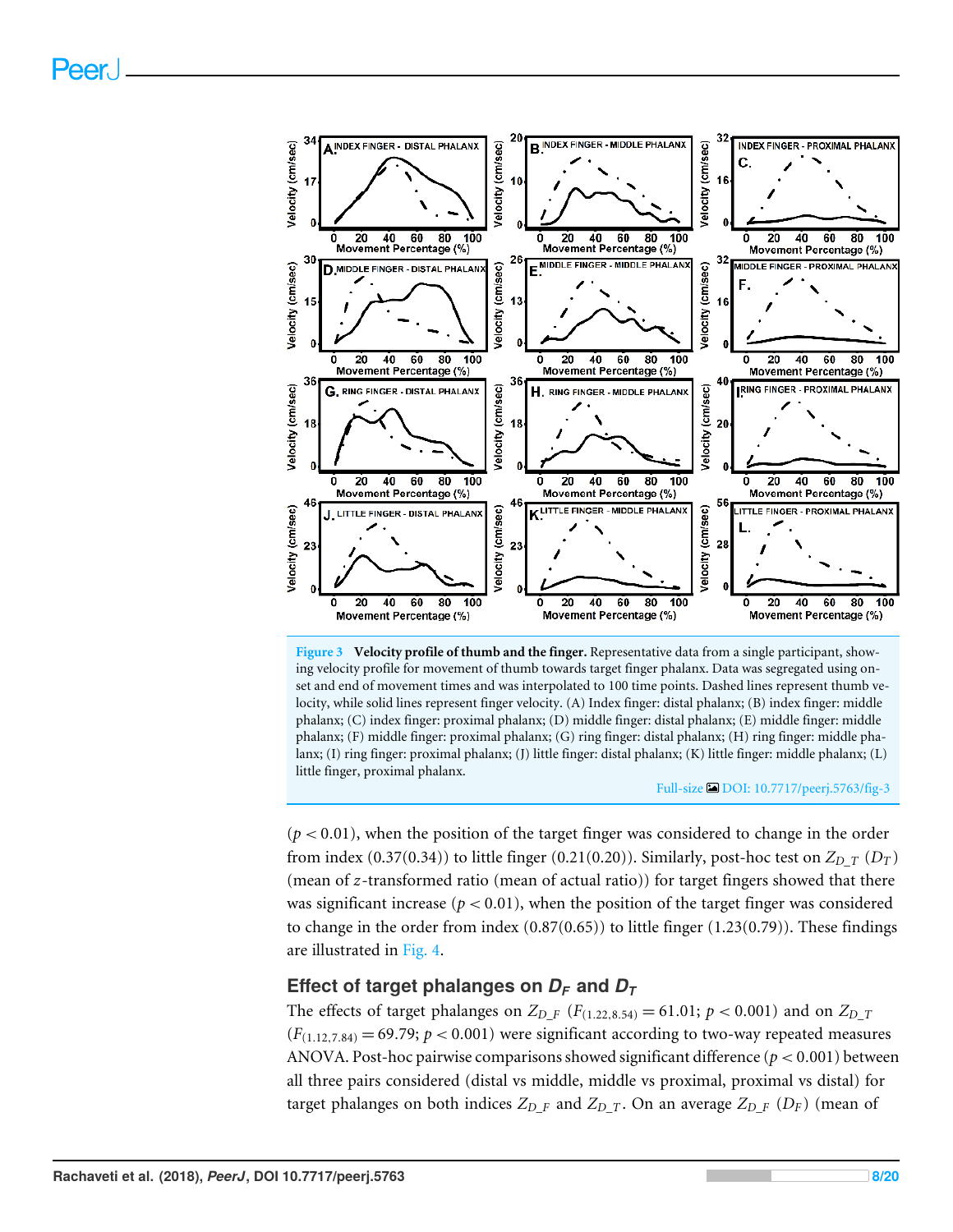

**Figure 4 Change of Displacement Ratio for different target finger positions.**  $D<sub>F</sub>$  reduces significantly  $(p < 0.01)$  when the target finger was changed from index to little finger while  $D<sub>T</sub>$  increases significantly  $(p < 0.01)$  when the target finger was changed in the same order. A higher value of *D* indicates a greater contribution. The columns and bars indicate means and standard error of means. Full-size DOI: 10.7717/peerj.5763/fig-4

z-transformed ratio (mean of actual ratio)) for distal, middle and proximal phalanges were 0.49(0.45), 0.32 (0.31) and 0.11 (0.11) respectively. Similarly, means of  $Z_D$  *T* ( $D_T$ ) (mean of z-transformed ratio (mean of actual ratio)) for distal, middle and proximal phalanges were 0.62 (0.54), 0.89 (0.68) and 1.54(0.88), respectively. This shows that as *D<sup>F</sup>* reduced,  $D_T$  increased when target position was considered in the order from distal to proximal phalanx. These findings are illustrated in Fig. 5. For both  $D_F$  and  $D_T$ , there was no significance between the interactions of factors target fingers and phalanges.

#### Effect of task level differences on  $D_F$  and  $D_T$

 $Z_{D}$ <sub>*T*</sub> and  $Z_{D}$ <sub>*F*</sub> were analysed together for different tasks (movement of thumb towards different phalanges) by running different twelve one-way repeated measures ANOVAs separately, one for each target. Post-hoc tests showed that only for the tasks involving distal phalanges of index and middle fingers,  $Z_{D}$ <sub>*F*</sub> showed no significance ( $p > 0.05$ ) when compared with *ZD*\_*<sup>T</sup>* for factor moving effector (levels—2 (finger and thumb)). In all other tasks  $Z_{D_T}$  was significantly greater than  $Z_{D_F}$  ( $p < 0.001$ ). These findings are illustrated in Fig. 6.

# **Effect of target fingers on movement smoothness of phalanx and thumb**

The effects of target fingers ( $F_{(2.7,18.9)} = 4.15$ ;  $p < 0.01$ ) on smoothness of finger phalanx movement was significant but the same factor did not show any significant difference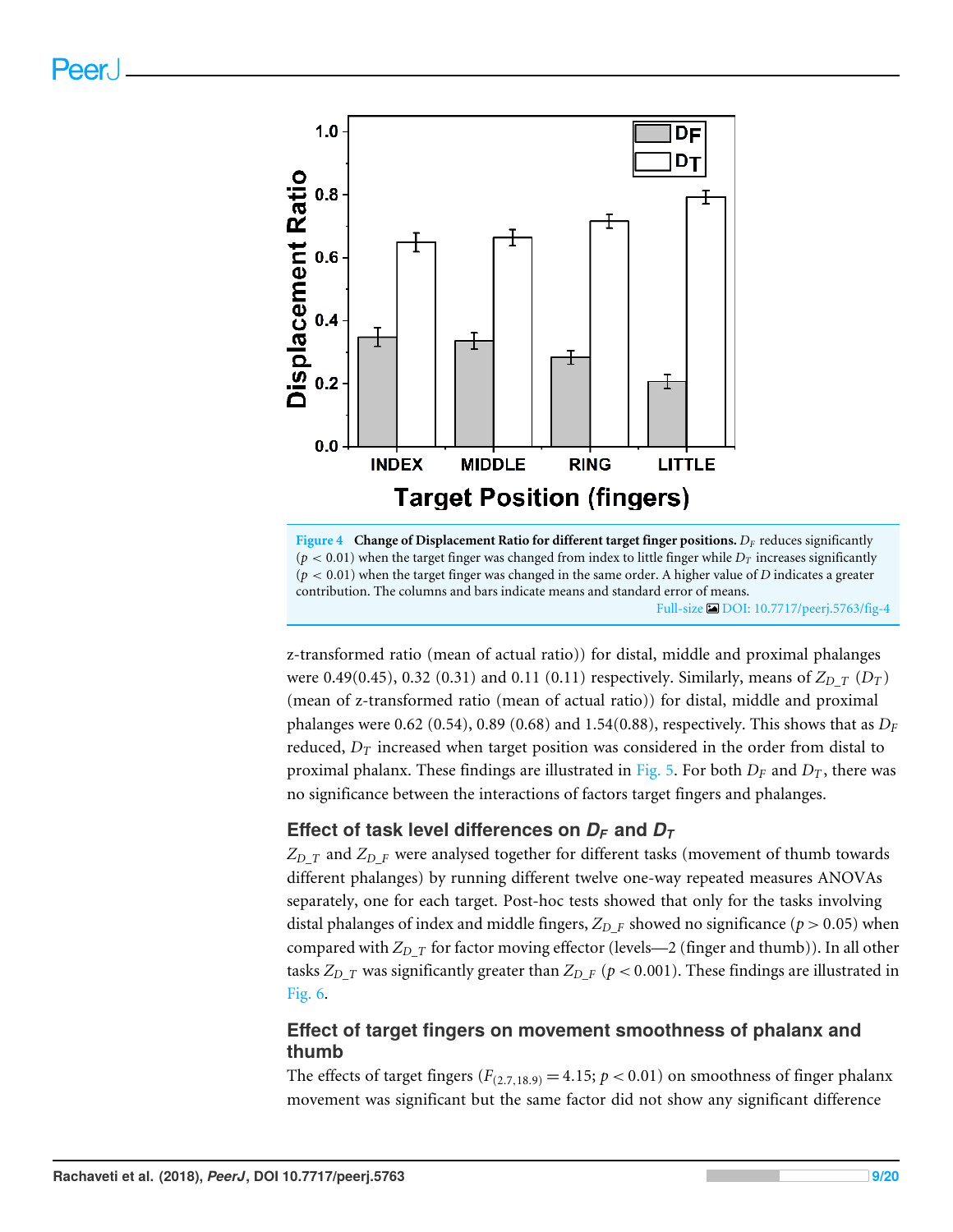

**Figure 5 Change of Displacement Ratio for different target Phalanges positions.**  $D_F$  reduces significantly ( $p < 0.001$ ) when the target Phalanx was changed from distal to proximal phalanx while  $D<sub>T</sub>$  increases significantly (*p* < 0.001) when the target phalanx was changed in the same order. A higher value of D indicates a greater contribution. The columns and bars indicate means and standard error of means. Full-size DOI: 10.7717/peerj.5763/fig-5

 $(p > 0.05)$  on smoothness of thumb movement according to two-way repeated measures ANOVA. Post-hoc pairwise comparisons on smoothness of phalanx movement showed significant decrease ( $p < 0.01$ ), when the position of the target finger was considered to change in the order from index  $(-1.76)$  to little finger  $(-1.85)$ . These finding are seen in the Fig. 7.

# **Effects of target phalanges on movement smoothness of phalanx and thumb**

The effects of target phalanges ( $F_{(1,12,7.84)} = 49.94$ ;  $p < 0.001$ ) on smoothness of phalanx movement were significant according to two way repeated measures ANOVA, but similar effect was not seen on smoothness of thumb movement. Post-hoc test for target phalanges showed that there was significant ( $p < 0.001$ ) decrease in smoothness when the position of the target phalanx was considered to change in the order from distal  $(-1.59)$  to proximal (−2.05). These findings are illustrated in the Fig. 8.

# **DISCUSSION**

# **The special role of thumb in finger opposition**

Traditionally, thumb has been considered to be a special finger. As stated by our colleagues *Olafsdottir, Zatsiorsky & Latash (2005)*, thousands of years ago, life or death of defeated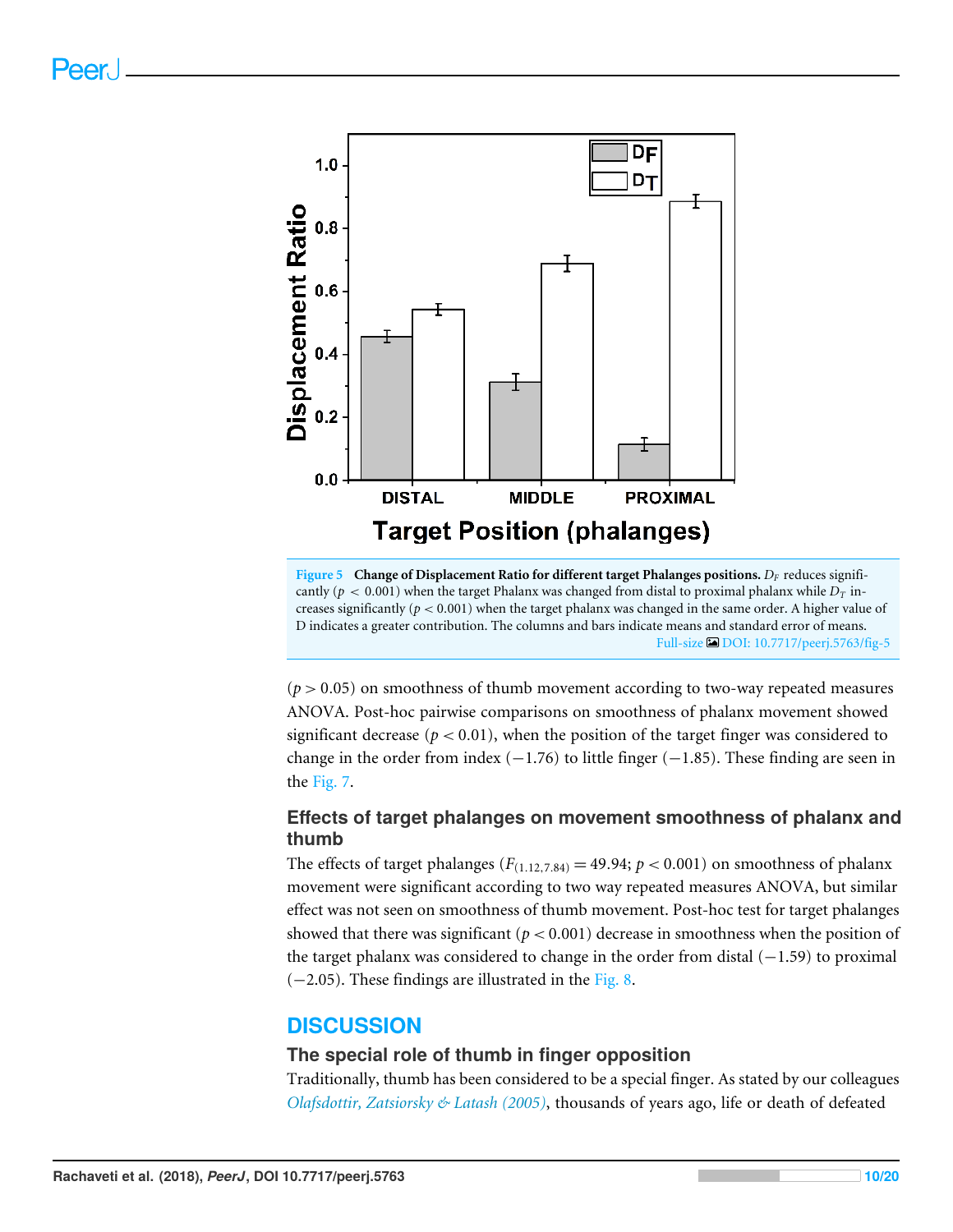

**Figure 6 Change of Displacement Ratio for different task.** The *x*-axis indicates different target positions. I, M, R, and L denote the Index, Middle, Ring and Little fingers, respectively. Similarly, P, M, D denote Proximal, Middle and Distal phalanges respectively.  $D_T$  was significantly ( $p < 0.001$ ) greater than  $D_F$ in all the tasks except in the task involving the distal phalanx of the index (ID) and middle (MD) fingers. There was no significant difference between  $D_T$  and  $D_F$  in these tasks (ID and MD). The columns and bars indicate means and standard error of means.

Full-size DOI: 10.7717/peerj.5763/fig-6

gladiators was decided by the thumbs-up or thumbs-down gesture. In today's world, this gesture continues to hold crucial importance, although not on life or death decisions. For example, in the Internet, "like" or "dislike" of specific content is expressed by clicking the thumbs-up or thumbs-down buttons. In Indian mythology, great archer Ekalavya was tricked by his ''assumed mentor'' to amputate and offer his thumb as the fee for archery training to ensure that the mentor's other (favorite) student would remain unchallenged.

Finger opposition movements form a fundamental component of various daily activities such as brushing, writing, shaping and force production in holding a cup of coffee without spilling etc. In our study, we investigated the movement amplitude and smoothness of thumb and finger phalanges while moving towards each other. Such an analysis would offer insights in to the mechanics and control of finger opposition movements. Two hypotheses were formulated as discussed in the introduction section. One of them was falsified in all cases while the second one was falsified in most cases. First Hypothesis was that the thumb and fingers would contribute approximately equally when trying to reach a distant target such as those in little finger but the contribution of thumb would be higher in reaching a nearer target (such as the proximal phalange of the index finger). This hypothesis was tested by introduction and development of an index called displacement ratio (D) for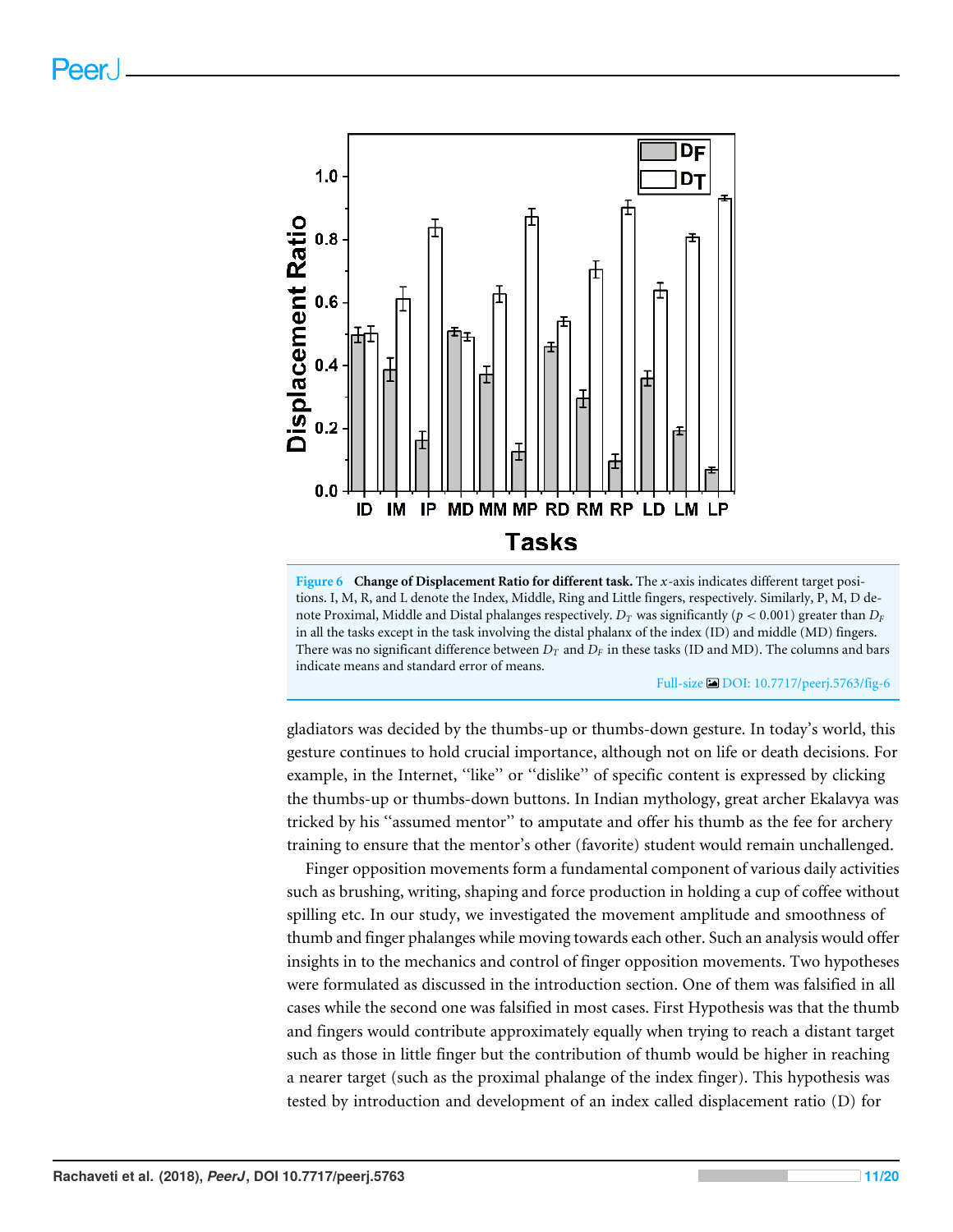

**Figure 7 Change of smoothness of phalanx and thumb for different target fingers.** The smoothness of the movement of fingers and thumb was determined using spectral arc length method, when the spectral arc length value was large, smoothness of the movement was less. The smoothness of the phalanx movement reduced significantly ( $p < 0.01$ ), when target position was changed from index to little finger. There was no significant difference of smoothness of thumb movement. When target position was changed. The columns and bars indicate means and standard error of means.

Full-size DOI: 10.7717/peerj.5763/fig-7

thumb and fingers. It should be noted that if this ratio for thumb increased, it means that thumb has contributed more when compared to fingers or vice-versa. Our results showed that the thumb contributes more even for distant targets (such as those in little finger), thus refuting this hypothesis. The second Hypothesis was that between the two effectors that reach for each other (say a finger phalanx and thumb), smoothness of movement would be higher for the effector that contributes more to a movement and lesser for the effector that contributes less. In almost all cases, it was found that the thumb contributes more to the movement. However, we found that in all cases the smoothness of the thumb was greater than the smoothness of the fingers. We discuss these results below.

#### **Effects of Target fingers on** *D<sup>F</sup>* **and** *D<sup>T</sup>*

Displacement ratio was calculated for fingers  $(D_F)$  and thumb  $(D_T)$  separately and were analyzed in the order of target fingers. The results showed that D for fingers (I, M, R, L) reduced significantly  $(p < 0.01)$  while the contribution of thumb increased significantly  $(p < 0.01)$ , when the position of the target finger was considered to change in the order from index to little finger  $(0.34 \text{ (I)} \text{ vs } 0.65 \text{ (T)} \text{ to } 0.20 \text{ (L)} \text{ to } 0.79 \text{ (T)}).$  This showed that once the opposition movement shifts from index to little, thumb makes a greater contribution when compared to its counterparts to execute the task successfully. A possible cause of this could be due to the musculature that is responsible for flexion of these digits.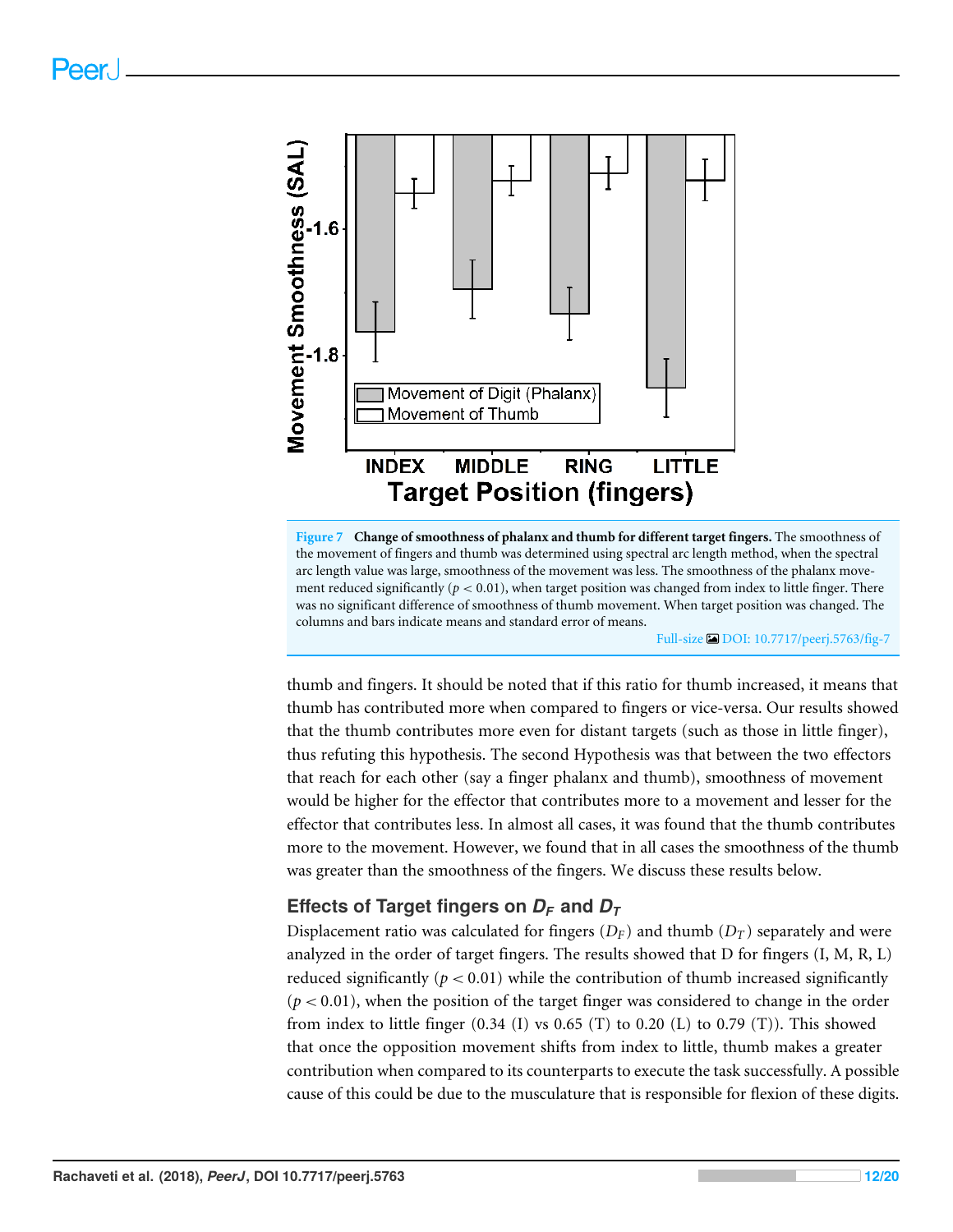

**Figure 8 Change of smoothness of phalanx and thumb for different target phalanges.** The smoothness of the movement of digit (phalanx) and thumb was determined using spectral arc length method. When the spectral arc length value was large, lesser was the smoothness of the movement. The smoothness of the phalanx movement reduced significantly  $(p < 0.001)$  when the target position was changed from distal to proximal phalanx. There was no significant difference of smoothness of thumb movement when target positions were changed. The columns and bars indicate means and standard error of means. Full-size DOI: 10.7717/peerj.5763/fig-8

The muscles such as opponens pollicis, flexor pollicis brevis and flexor pollicis longus (*Johanson, Valero-Cuevas & Hentz, 2001*) produces flexion in thumb while muscles such as flexor digitorum profundus (FDP) and flexor digitorum superficialis (FDS) produces flexion of fingers (*Fahrer, 1981*; *Von Schroeder, Botte & Gellman, 1990*; *Schuind et al., 1992*; *Leijnse et al., 1993*; *Leijnse, 1997*). Note that both thumb and fingers need to move towards each other to achieve successful opposition.

It has been shown that muscles which produce flexion of fingers are structured as compartments that control flexion of different fingers such as Index, middle, ring and little by serving separate tendons to them (*Fleckenstein et al., 1992*; *Schieber, 1995*). These tendons that connect to the fingers are grouped close to the compartments in such a way where activating finger one may also activate other fingers (*Kilbreath & Gandevia, 1994*). However, the tendons that activate thumb are distinct from tendons serving other fingers. This is one of the reasons for the ''lack of finger individuation'' among digits. The thumb suffers relatively less due to this phenomenon when compared with the digits. In addition to peripheral architecture and morphology, possible overlap in neural substrates that control the fine activities of fingers and thumb is the other cause of this phenomenon (''Enslaving'', *Zatsiorsky, Li & Latash, 1998*; *Zatsiorsky, Li & Latash, 2000*). It is also known that the thumb has a disproportionately large representation within motor cortex (*Penfield & Rasmussen, 1950*), although, no clear boundary between thumb area and finger areas can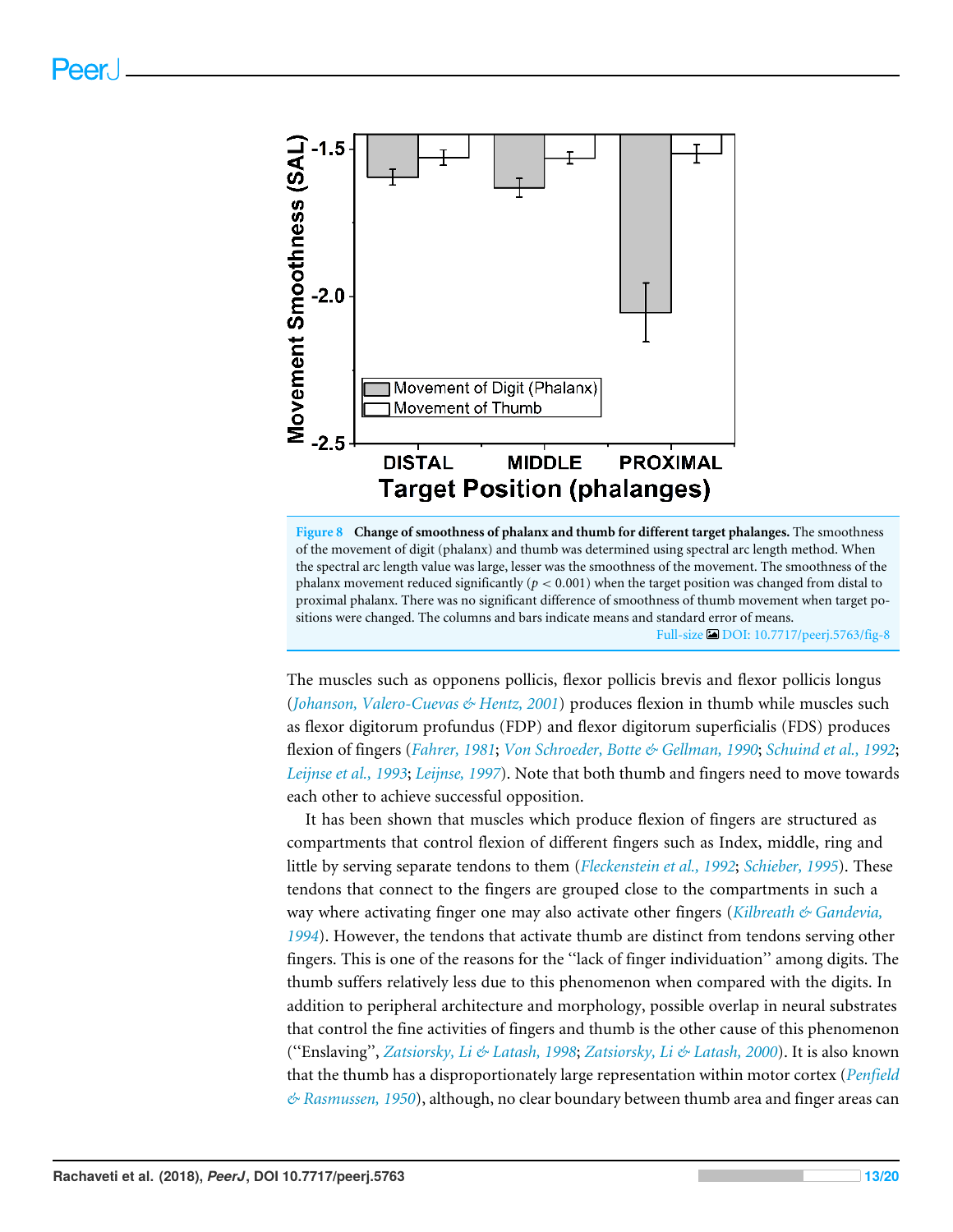be demarcated (*Waberski et al., 2003*). Hence, both central and peripheral factors probably contribute these phenomena (reviewed in *Schieber & Santello, 2004*).

#### **Effects of Target phalanges on** *D<sup>F</sup>* **and** *D<sup>T</sup>*

Further, by analyzing the displacement ratio in the order of target phalanges showed that the contribution of the thumb (T) increased while the contribution of fingers (F) reduced significantly ( $p < 0.001$ ) when the position of the target phalanx was considered to change in the order from distal to proximal phalanx  $(0.45 \text{ (F)} \text{ vs } 0.54 \text{ (T)} \text{ in distal phalanx to}$  $0.11$  (F) to  $0.88$  (T) in proximal phalanx). This suggests that the phalanx with a greater range of motion (*Noort et al., 2016*) appears to contribute more to the movement. Finger contribution reduces when the range of motion reduces. Therefore, it can be argued that distal phalanx is used along with thumb for fine dexterous movements (*Napier, 1956*; *Signori et al., 2017*) and the proximal phalanx is more frequently used in tasks requiring relatively less dexterity (and presumably more power), such that the phalanges are folded over the palm to produce power grip (*Napier, 1956*). Note that in both cases, displacement ratio (D) for the thumb is higher than the fingers, regardless of which finger or phalanx is the target. This suggests that the thumb makes greater contribution in all opposition movements. All these results were supported by 2-way repeated measures ANOVA and D was *z*-transformed before performing repeated measures ANOVA.

#### Effect of task level differences on  $D_F$  and  $D_T$

Further, we analyzed changes of displacement ratio between tasks using one-way repeated measures ANOVA. The results from that analysis showed that when the targets were distal phalanges of index and middle fingers, D was statistically non-different between finger and the thumb ( $p > 0.05$ ) suggesting that these targets made comparable contribution to finger opposition, although this was not seen in the ring finger and little finger, since, in all the other target cases, D for the thumb was greater  $(p < 0.001)$ .

# **Effect of target fingers on movement smoothness of finger phalanx**

Smoothness of finger movement was determined separately for fingers and were analyzed in the order of target fingers. The results showed that smoothness of finger phalanx significantly reduces ( $p < 0.01$ ), when the position of the target finger was considered to change in the order from index to little finger  $(-1.76$  (index) to  $-1.85$  (little)). This appears to suggest that the data is in general agreement with our second hypothesis: the effectors that contribute more (in terms of displacement ratio), will also make smoother movements. Complex interconnections between the tendons of FDP and extensor digitorum communis in addition to connection within FDP have been reported earlier in literature (*Kaplan, 1984*; *Von Schroeder, Botte & Gellman, 1990*). It is possible that index and middle finger are better positioned to circumvent these complexities than ring and little fingers (*Koshi, 2017*). Such peripheral mechanical coupling has been traditionally considered to be a barrier to reaching higher skill levels and higher independence of finger movements that are required of some motor skills, such as those in arts (*Leijnse et al., 1993*; *Leijnse, 1997*).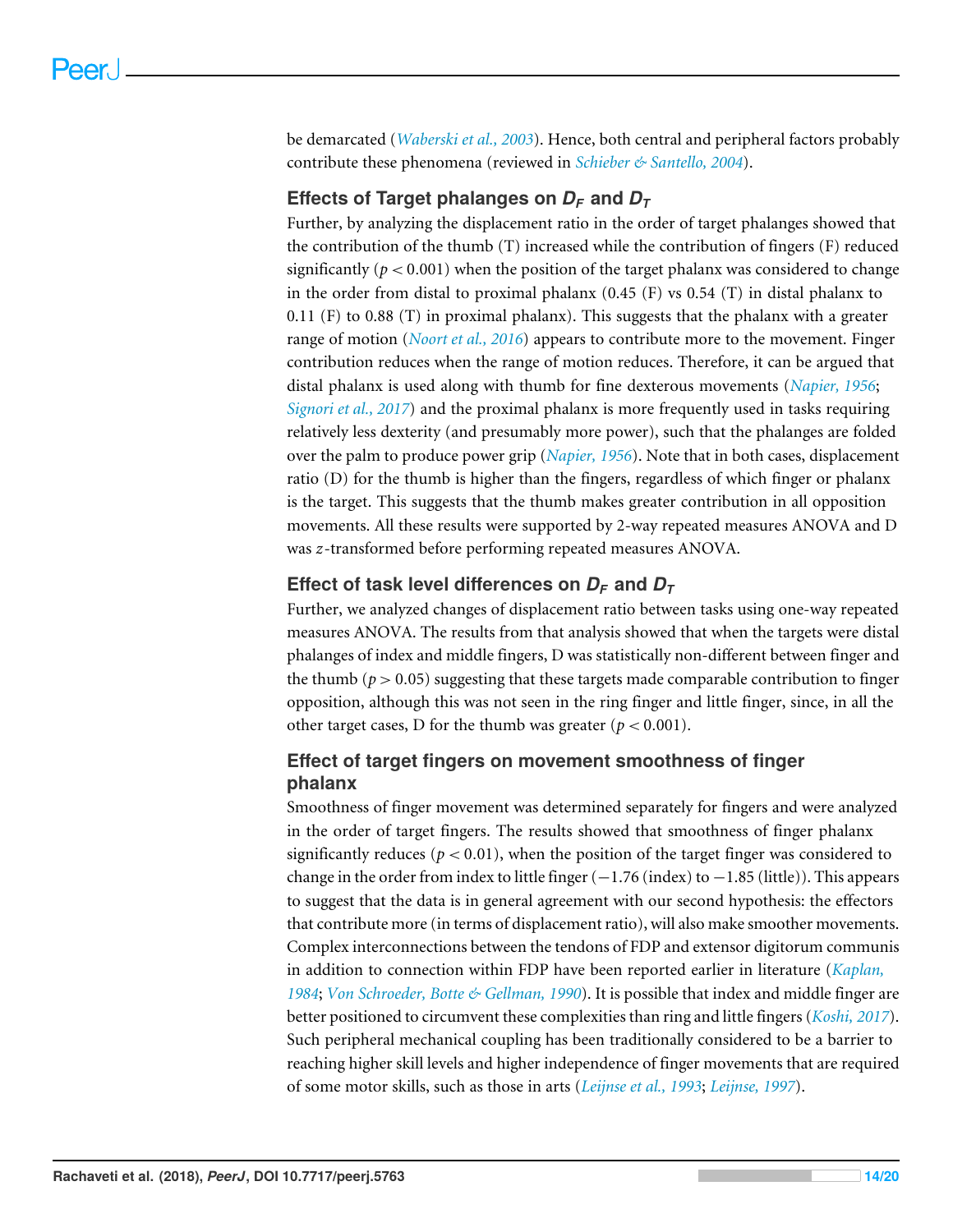# **Effect of target phalanges on movement smoothness of finger phalanx**

Further, by analyzing smoothness of finger for different target phalanges, the smoothness of finger phalanx reduced significantly ( $p < 0.001$ ) when the position of the target phalanx was considered to change in the order from distal  $(-1.59)$  to proximal  $(-2.05)$  phalanx. It is possible to argue that this performance of the distal phalanx may be purely due to superior morphology –the musculature and tendons. Another reason might be mainly because of the fact that the distal phalanx happens to be the tip in the serial manipulator chain (*Zatsiorsky, 1998*). Also, note that the distal phalanx is separately innervated with FDP (*Kilbreath & Gandevia, 1994*). Similarly, FDS innervates the middle phalanx resulting in better smoothness when compared with proximal phalanx which are only controlled by loose group of muscles, the lumbricals that attach on the tendons of FDS and distally to extensor group.

#### **Thumb movement smoothness**

The apparent advantage of superior morphology in producing smoother movements seems to persist in the case of the thumb. The thumb in humans has dedicated muscles, probably evolved from the multi-compartmental muscles of the fingers (*Marzke, 1992*) and probably specialized for opposition movements. Hence, thumb performance is superior to other fingers both in terms of relative contribution (displacement ratio D) and in terms of smoothness. Note that even in distal phalanx of the index and middle fingers, the only two targets where the relative displacement contributions of the thumb and fingers were statistically non-different, the thumb movement was smoother. This suggests that the second hypothesis is true in almost all cases but is probably more nuanced. In comparisons with the fingers, the thumb smoothness was always superior, regardless of relative displacement contribution.

Even though the thumb needs to move to different phalanges and fingers, there was no significant difference ( $p > 0.05$ ) when the target position changed from index to little finger as well as from distal to proximal phalanx. This suggests that from the viewpoint of the thumb, opposition movements to all fingers and target positions are non-different in terms of movement smoothness.

Previous studies have also reported different cortical activations for index finger and thumb as well as for middle finger and thumb (*Tanosaki et al., 2001*; *Järveläinen & Schürmann, 2002*; *Hamada et al., 2000*). Such dedicated mechanical coupling at the periphery along with neural differences at cortical levels probably have given thumb an advantage in terms of better smoothness than other fingers and the ability to traverse between proximal phalanx of little to distal phalanx of index across the extremes of the hand with relative ease. This has probably resulted in the thumb being the major contributor in opposition movements resulting in successful day-to-day activities.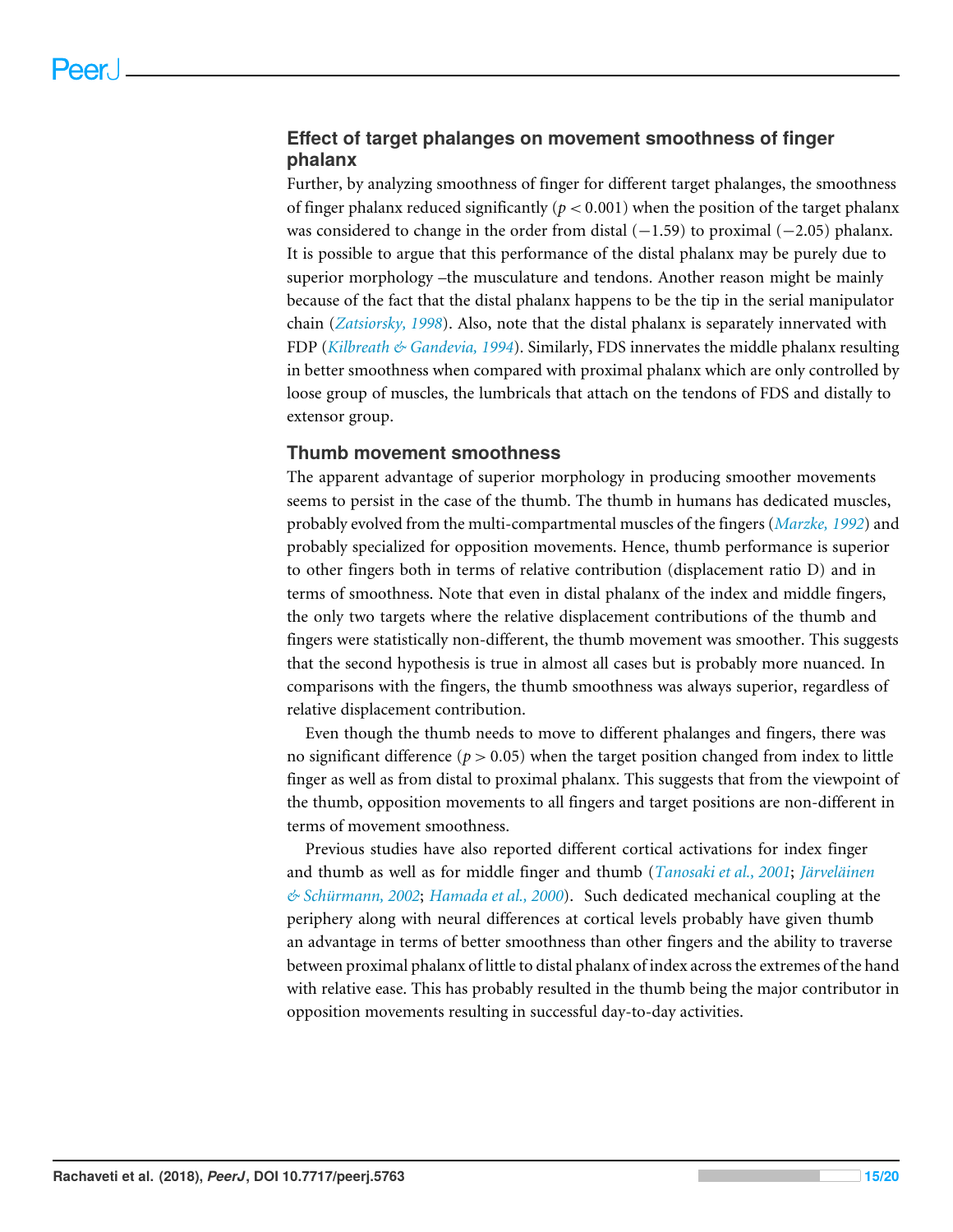# **CONCLUDING COMMENTS**

Finger opposition movement plays a critical role in performing daily activities. In the present study we have used displacement ratio and movement smoothness measures to suggest that the thumb produces larger movements that are also smoother when compared with the fingers. For fingers, displacement ratio and smoothness were more for index and middle when compared to ring and little. It is possible that this could be due to morphological and anatomical differences (biomechanics), which probably offers the simplest explanation of our results. However, more research is needed to confirm this. Overall, our results suggest that the thumb makes special and substantial contributions to opposition movements, the basis of most everyday dexterous manipulation.

# **ADDITIONAL INFORMATION AND DECLARATIONS**

# **Funding**

This work was financially supported by Department of Science & Technology, Government of India, vide Reference No SR/CSRI/97/2014 under Cognitive Science Research initiative (CSRI) to carry out this work (awarded to Varadhan SKM). The funders had no role in study design, data collection and analysis, decision to publish, or preparation of the manuscript.

#### **Grant Disclosures**

The following grant information was disclosed by the authors: Department of Science & Technology: SR/CSRI/97/2014. Cognitive Science Research initiative (CSRI).

# **Competing Interests**

The authors declare there are no competing interests.

# **Author Contributions**

- Dhanush Rachaveti conceived and designed the experiments, analyzed the data, prepared figures and/or tables, authored or reviewed drafts of the paper, approved the final draft.
- Niranjan Chakrabhavi and Vaisakh Shankar conceived and designed the experiments, performed the experiments, authored or reviewed drafts of the paper, approved the final draft.
- Varadhan SKM conceived and designed the experiments, contributed reagents/materials/analysis tools, authored or reviewed drafts of the paper, approved the final draft, acquired funding for the study.

#### **Human Ethics**

The following information was supplied relating to ethical approvals (i.e., approving body and any reference numbers):

All experimental procedures were approved by the institutional ethics committee of Indian Institute of Technology Madras (IEC/2018/01/SKM-2/03).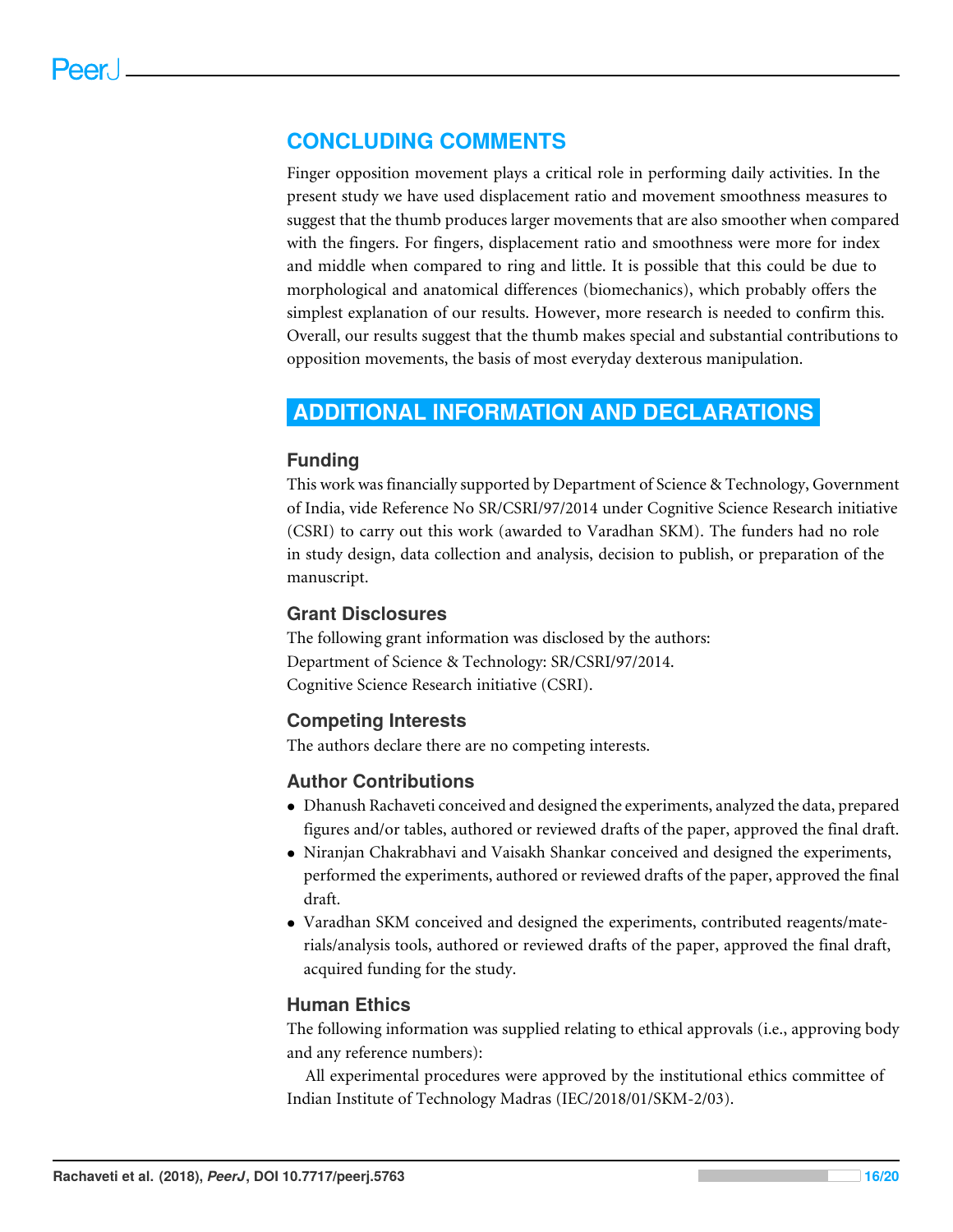#### **Data Availability**

The following information was supplied regarding data availability:

Rachaveti, Dhanush; Chakrabhavi, Niranjan; Shankar, Vaisakh; SKM, Varadhan (2018): Thumbs up: Movements made by the thumb are smoother and larger than fingers in fingerthumb opposition tasks figshare. Dataset. https://doi.org/10.6084/m9.figshare.5945578.v1.

#### **Supplemental Information**

Supplemental information for this article can be found online at http://dx.doi.org/10.7717/ peerj.5763#supplemental-information.

# **REFERENCES**

- **Abramowitz M, Stegun IA. 1965.** *Handbook of mathematical functions: with formulas, graphs, and mathematical tables*. New York: Dover Publications, Inc.
- **Balasubramanian S, Melendez-Calderon A, Burdet E. 2012.** A robust and sensitive metric for quantifying movement smoothness. *IEEE Transactions on Bio-Medical Engineering* **59**:2126–2136 DOI 10.1109/TBME.2011.2179545.
- **Doyon J, Korman M, Morin A, Dostie V, Tahar AH, Benali H, Karni A, Ungerleider LG, Carrier J. 2009.** Contribution of night and day sleep vs. simple passage of time to the consolidation of motor sequence and visuomotor adaptation learning. *Experimental Brain Research* **195**:15–26 DOI 10.1007/s00221-009-1748-y.
- **Fahrer M. 1981.** Interdependent and independent actions of the fingers. In: Tubiana R, ed. *The hand*. Philadelphia: Saunders, 399–401.
- **Flanders M, Soechting JF. 1992.** Kinematics of typing: parallel control of the two hands. *Journal of Neurophysiology* **67**:1264–1274 DOI 10.1152/jn.1992.67.5.1264.
- **Flash T, Hogan N. 1985.** The coordination of arm movements: an experimentally confirmed mathematical model. *The Journal of Neuroscience* **5**:1688–1703 DOI 10.1523/JNEUROSCI.05-07-01688.1985.
- **Fleckenstein JL, Watumull D, Bertocci LA, Parkey RW, Peshock RM. 1992.** Fingerspecific flexor recruitment in humans: depiction by exercise-enhanced MRI. *Journal of Applied Physiology* **72**:1974–1977 DOI 10.1152/jappl.1992.72.5.1974.
- **Friedman J, Korman M. 2012.** Kinematic strategies underlying improvement in the acquisition of a sequential finger task with self-generated vs. cued repetition training. *PLOS ONE* **7**:e52063 DOI 10.1371/journal.pone.0052063.
- **Friedman J, Korman M. 2016.** Offline optimization of the relative timing of movements in a sequence is blocked by retroactive behavioral interference. *Frontiers in Human Neuroscience* **10**:623 DOI 10.3389/fnhum.2016.00623.
- **Hamada Y, Nozawa T, Kado H, Suzuki R. 2000.** Different laterality between the thumb and index finger in human SII activities. *Neuroreport* **11**:3603–3606 DOI 10.1097/00001756-200011090-00040.
- **Hogan N, Sternad D. 2009.** Sensitivity of smoothness measures to movement duration, amplitude and arrests. *Journal of Motor Behavior* **41**:529–534 DOI 10.3200/35-09-004-RC.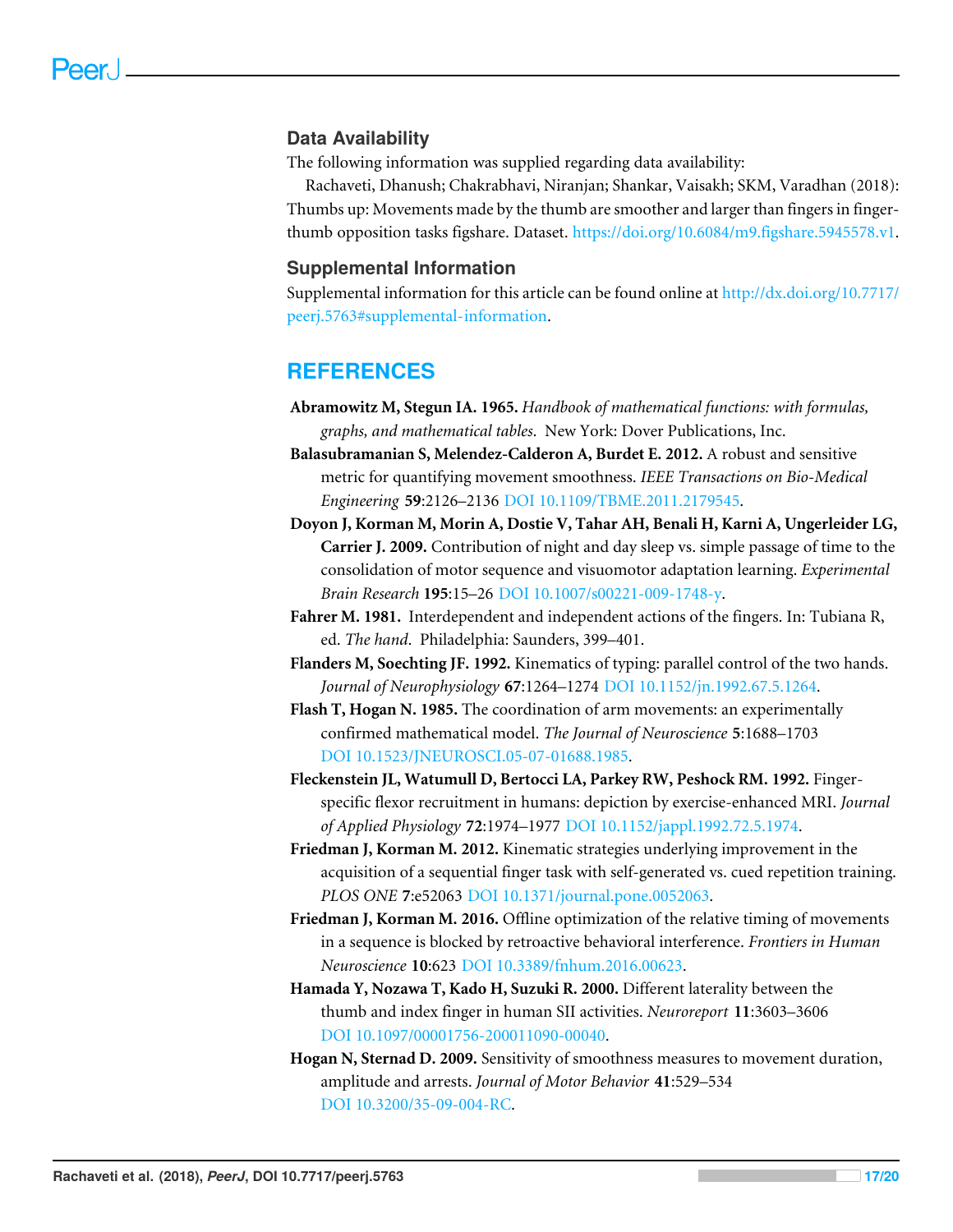- **Järveläinen J, Schürmann M. 2002.** The motor cortex approximately 20 Hz rhythm reacts differently to thumb and middle finger stimulation: an MEG study. *Neuroreport* **13**:1243–1246 DOI 10.1097/00001756-200207190-00004.
- **Jerde TE, Soechting JF, Flanders M. 2003.** Coarticulation in fluent fingerspelling. *The Journal of Neuroscience* **23**:2383–2393 DOI 10.1523/JNEUROSCI.23-06-02383.2003.
- **Johanson ME, Valero-Cuevas FJ, Hentz VR. 2001.** Activation patterns of the thumb muscles during stable and unstable pinch tasks. *Journal of Hand Surgery* **26**:698–705 DOI 10.1053/jhsu.2001.26188.
- **Kaplan EB. 1984.** *Kaplan's functional and surgical anatomy of the hand*. Philadelphia: Lippincott.
- **Karni A. 1996.** The acquisition of perceptual and motor skills: a memory system in the adult human cortex. *Cognitive Brain Research* **5**:39–48 DOI 10.1016/S0926-6410(96)00039-0.
- **Karni A, Meyer G, Jezzard P, Adams MM, Turner R, Ungerleider LG. 1995.** Functional MRI evidence for adult motor cortex plasticity during motor skill learning. *Nature* **377**:155–158 DOI 10.1038/377155a0.
- **Karni A, Meyer G, Rey-Hipolito C, Jezzard P, Adams MM, Turner R, Ungerleider LG. 1998.** The acquisition of skilled motor performance: fast and slow experience-driven changes in primary motor cortex. *Proceedings of the National Academy of Sciences of the United States of America* **95**:861–868 DOI 10.1073/pnas.95.3.861.
- **Kilbreath SL, Gandevia SC. 1994.** Limited independent flexion of the thumb and fingers in human subjects. *The Journal of Physiology* **479(Pt 3)**:487–497 DOI 10.1113/jphysiol.1994.sp020312.
- **Koshi R. 2017.** *Cunningham's manual of practical anatomy. Vol. 1. Upper and Lower limbs*. Oxford: Oxford University Press.
- **Krylow AM, Rymer WZ. 1997.** Role of intrinsic muscle properties in producing smooth movements. *IEEE Transactions on Biomedical Engineering* **44**:165–176 DOI 10.1109/10.552246.
- **Leijnse JNAL. 1997.** Measuring force transfers in the deep flexors of the musician's hand: theoretical analysis, clinical examples. *Journal of Biomechanics* **30**:873–882 DOI 10.1016/S0021-9290(97)00045-6.
- **Leijnse JN, Snijders CJ, Bonte JE, Landsmeer JM, Kalker JJ, Van der Meulen JC, Sonneveld GJ, Hovius SE. 1993.** The hand of the musician: the kinematics of the bidigital finger system with anatomical restrictions. *Journal of Biomechanics* **26**:1169–1179 DOI 10.1016/0021-9290(93)90065-M.
- **Martin JR, Latash ML, Zatsiorsky VM. 2011.** Coordination of contact forces during multifinger static prehension. *Journal of Applied Biomechanics* **27**:87–98 DOI 10.1123/jab.27.2.87.

**Marzke MW. 1992.** Evolutionary development of the human thumb. *Hand Clinics* **8**:1–8.

- **Napier JR. 1956.** The prehensile movements of the human hand. *The Journal of Bone and Joint Surgery. British Volume* **38–B**:902–913.
- **Noort JC van den, Beek N van, Kraan T van der, Veeger DHEJ, Stegeman DF, Veltink PH, Maas H. 2016.** Variable and asymmetric range of enslaving: fingers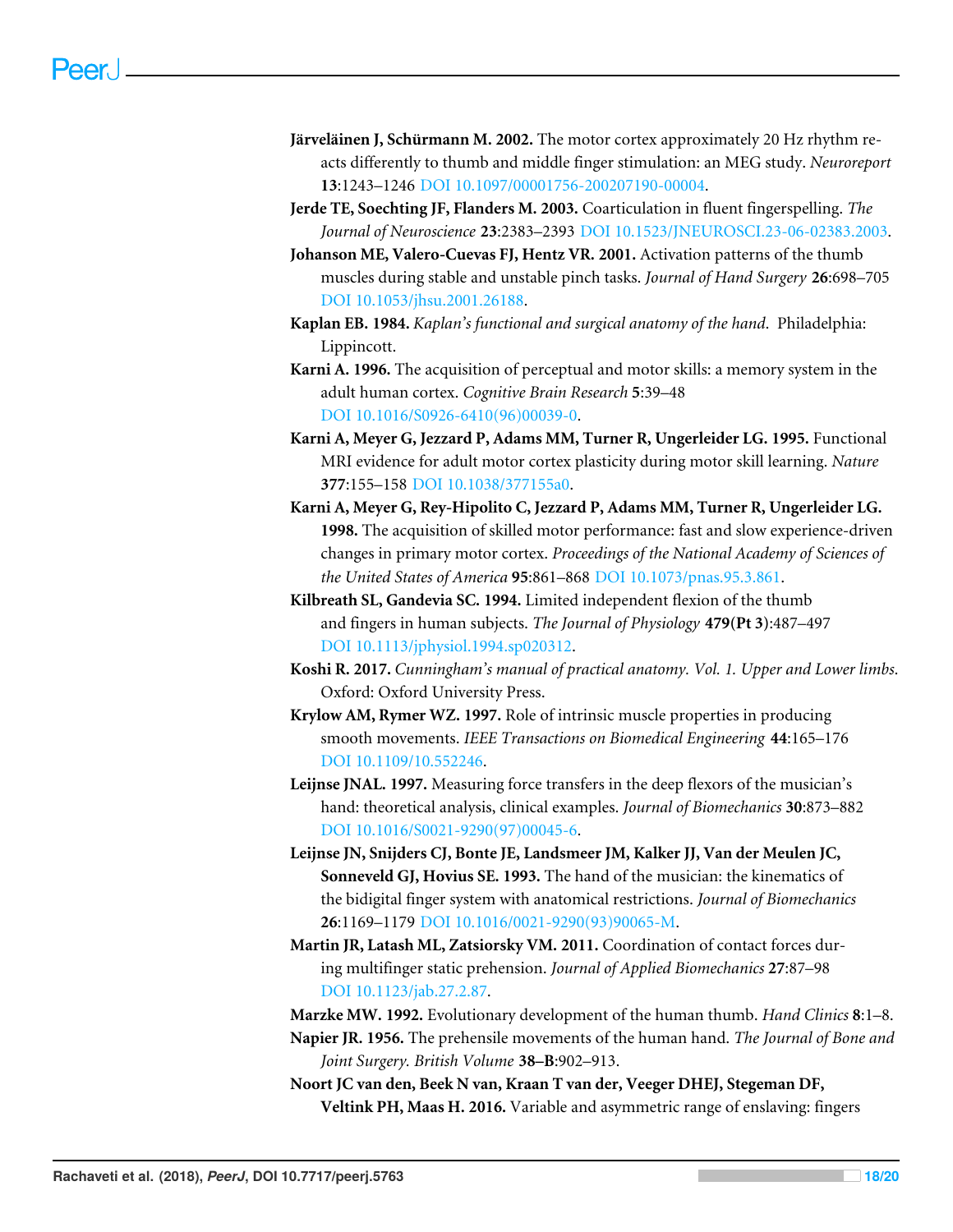can act independently over small range of flexion. *PLOS ONE* **11**:e0168636 DOI 10.1371/journal.pone.0168636.

- **Olafsdottir H, Zatsiorsky VM, Latash ML. 2005.** Is the thumb a fifth finger? A study of digit interaction during force production tasks. *Experimental Brain Research. Experimentelle Hirnforschung. Experimentation Cerebrale* **160**:203–213 DOI 10.1007/s00221-004-2004-0.
- **Oldfield RC. 1971.** The assessment and analysis of handedness: the Edinburgh inventory. *Neuropsychologia* **9(1)**:97–113 DOI 10.1016/0028-3932(71)90067-4.
- **Park J, Baum BS, Kim Y-S, Kim YH, Shim JK. 2012.** Prehension synergy: use of mechanical advantage during multifinger torque production on mechanically fixed and free objects. *Journal of Applied Biomechanics* **28**:284–290 DOI 10.1123/jab.28.3.284.
- **Pataky TC, Slota GP, Latash ML, Zatsiorsky VM. 2013.** Is power grasping contact continuous or discrete? *Journal of Applied Biomechanics* **29**:554–562 DOI 10.1123/jab.29.5.554.
- **Penfield W, Rasmussen T. 1950.** *The cerebral cortex of man*. New York: MacMillan.
- **Rozanov S, Keren O, Karni A. 2010.** The specificity of memory for a highly trained finger movement sequence: change the ending, change all. *Brain Research* **1331**:80–87 DOI 10.1016/j.brainres.2010.03.019.
- **Santello M, Flanders M, Soechting JF. 1998.** Postural hand synergies for tool use. *Journal of Neuroscience* **18**:10105–10115 DOI 10.1523/JNEUROSCI.18-23-10105.1998.
- **Santello M, Soechting JF. 1998.** Gradual molding of the hand to object contours. *Journal of Neurophysiology* **79**:1307–1320 DOI 10.1152/jn.1998.79.3.1307.
- **Santello M, Soechting JF. 2000a.** Force synergies for multifingered grasping. *Experimental Brain Research* **133**:457–467 DOI 10.1007/s002210000420.
- **Schieber MH. 1995.** Muscular production of individuated finger movements: the roles of extrinsic finger muscles. *The Journal of Neuroscience* **15**:284–297 DOI 10.1523/JNEUROSCI.15-01-00284.1995.
- **Schieber MH, Santello M. 2004.** Hand function: peripheral and central constraints on performance. *Journal of Applied Physiology* **96**:2293–2300 DOI 10.1152/japplphysiol.01063.2003.
- **Schuind F, Garcia-Elias M, Cooney WP, An KN. 1992.** Flexor tendon forces: in vivo measurements. *The Journal of Hand Surgery* **17**:291–298 DOI 10.1016/0363-5023(92)90408-H.
- **Signori A, Sormani MP, Schiavetti I, Bisio A, Bove M, Bonzano L. 2017.** Quantitative assessment of finger motor performance: normative data. *PLOS ONE* **12**:e0186524 DOI 10.1371/journal.pone.0186524.
- **Slota GP, Latash ML, Zatsiorsky VM. 2012.** Tangential finger forces use mechanical advantage during static grasping. *Journal of Applied Biomechanics* **28**:78–84 DOI 10.1123/jab.28.1.78.
- **Sosnik R, Hauptmann B, Karni A, Flash T. 2004.** When practice leads to co-articulation: the evolution of geometrically defined movement primitives. *Experimental Brain Research* **156**:422–438 DOI 10.1007/s00221-003-1799-4.